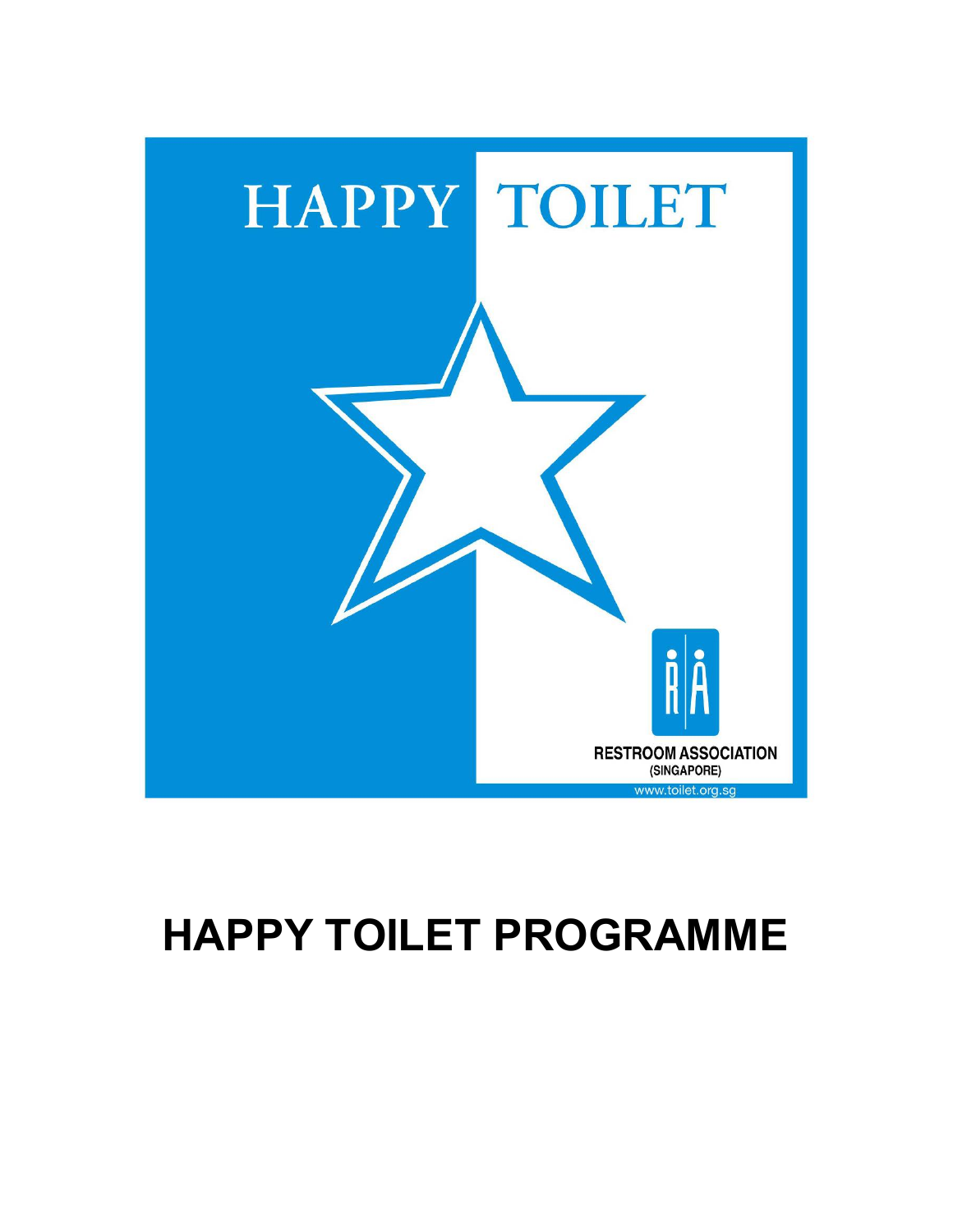## **Contents**

| Introduction                       |   |
|------------------------------------|---|
| <b>Benefits</b>                    | 3 |
| <b>Flowchart</b>                   |   |
| <b>Self-assessment Checklist</b>   | 5 |
| <b>Application Form &amp; Fees</b> |   |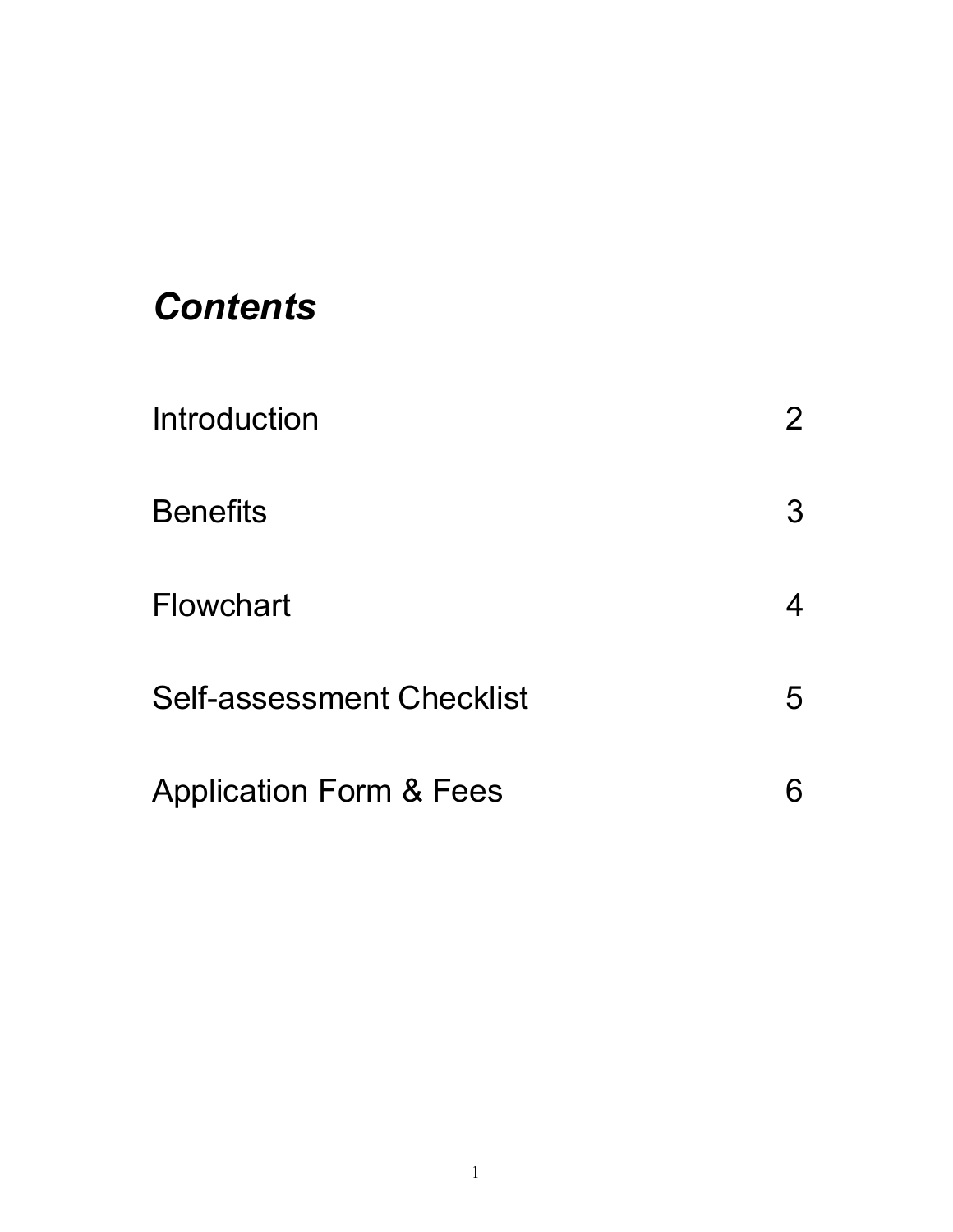#### INTRODUCTION

The Happy Toilet Programme (HTP) was launched by Mr Lim Swee Say, the former Minister for the Environment on 1 July 2003. The HTP was developed and implemented by RAS with the strong support from the National Environment Agency (NEA).

The HTP is a star-grading initiative for public toilets which focuses on five main areas -Design, Cleanliness, Maintenance, Effectiveness and Satisfaction. Users will also leave the toilet happy, as the programme will ensure that they have the best experience, with all their needs met.

The cornerstone of the HTP is a grading system, based on minimum and progressive standards that start at 3 stars, to 4 stars, 5 stars and a maximum of 6 stars.

Application is open to all owners of public toilets in Singapore, anytime throughout the year. Once graded, the certification of quality has 12 months' validity. "Happy Toilets" will be promoted through the RAS website so that the public can identify star graded facilities.

3 stars (at least 60 out of 108 points) = Clean Restroom

- Facilities in working condition
- Provision of basic amenities i.e. hand soap, toilet paper, etc
- No odour, litter-free
- Reasonably dry floor and facilities
- Customer Satisfaction

4 stars (at least 86 out of 108 points) = Good Restroom

- Meet all the above-mentioned 3 stars' requirements
- Special delights and user-friendly facilities
- Adoption of at least one of the DFEC (Detect, Feedback, Eliminate & Clean) smart solutions to increase productivity and efficiency

5 stars (at least 96 out of 108 points) = Premium Restroom

- Meet all the above-mentioned 4 stars' requirements
- Eco-friendly facilities
- Adoption of at least two of the DFEC smart solutions to increase productivity and efficiency

6 stars (at least 104 out of 108 points) = Magnificent Restroom

- Meet all the above-mentioned 5 stars' requirements
- Adoption of all four of the DFEC smart solutions to increase productivity and efficiency
- All cleaning attendants completed the Singapore Workforce Skills Qualifications (WSQ) module in washroom cleaning.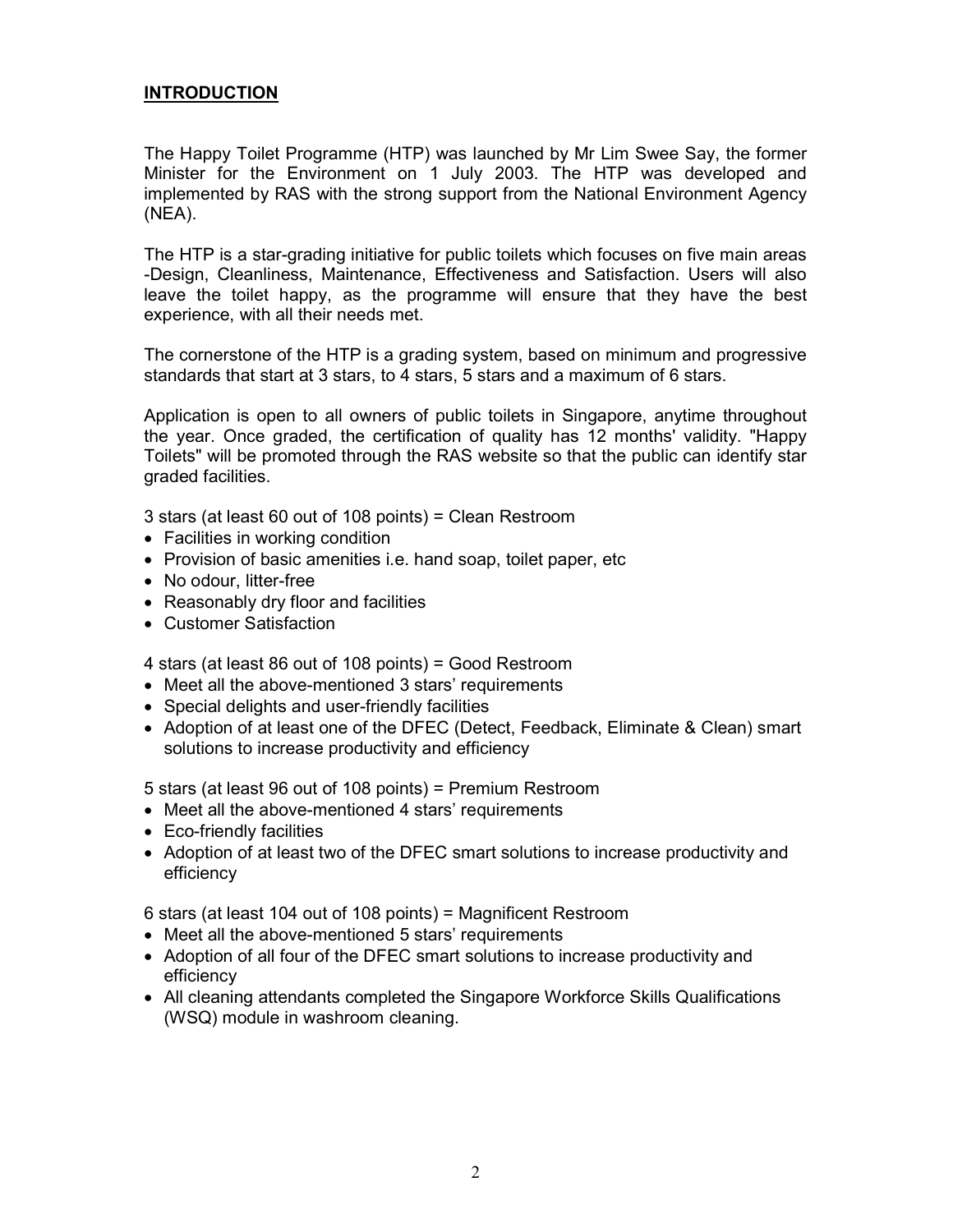### **BENEFITS**

Some of the tangible and intangible benefits of participating in the HTP are as follows:

- 1. Media publicity on Happy Toilets.
- 2. For more publicity, Happy Toilet owners can nominate themselves for the annual LOO (Let's Observe Ourselves) Awards, the first restroom awards for organisations and individuals.
- 3. RAS' LOO Map and the NEA's myENV smartphone app feature locations of Happy Toilets. Both map locators add more publicity to participants of the HTP. Since the number of visits to our official website was tracked in July 2009, there are more than 50,000 views to our website both locally and internationally.
- 4. HTP is the only comprehensive rating system for toilets in Singapore. The NEA have expressed their strong support on the HTP by publishing it on their website.
- 5. Participation in the HTP is also a means of embracing Corporate Social Responsibility (CSR) as this will help to create job opportunities for the Eco-Assessors, who are mostly elderly and housewives paid for every toilet assessment they perform.
- 6. Research which polled 2,500 people in the UK, France, Germany, Sweden and Russia about their washroom perceptions, revealed that 70% of visitors to offices make a value judgment on the workplace based on their impression.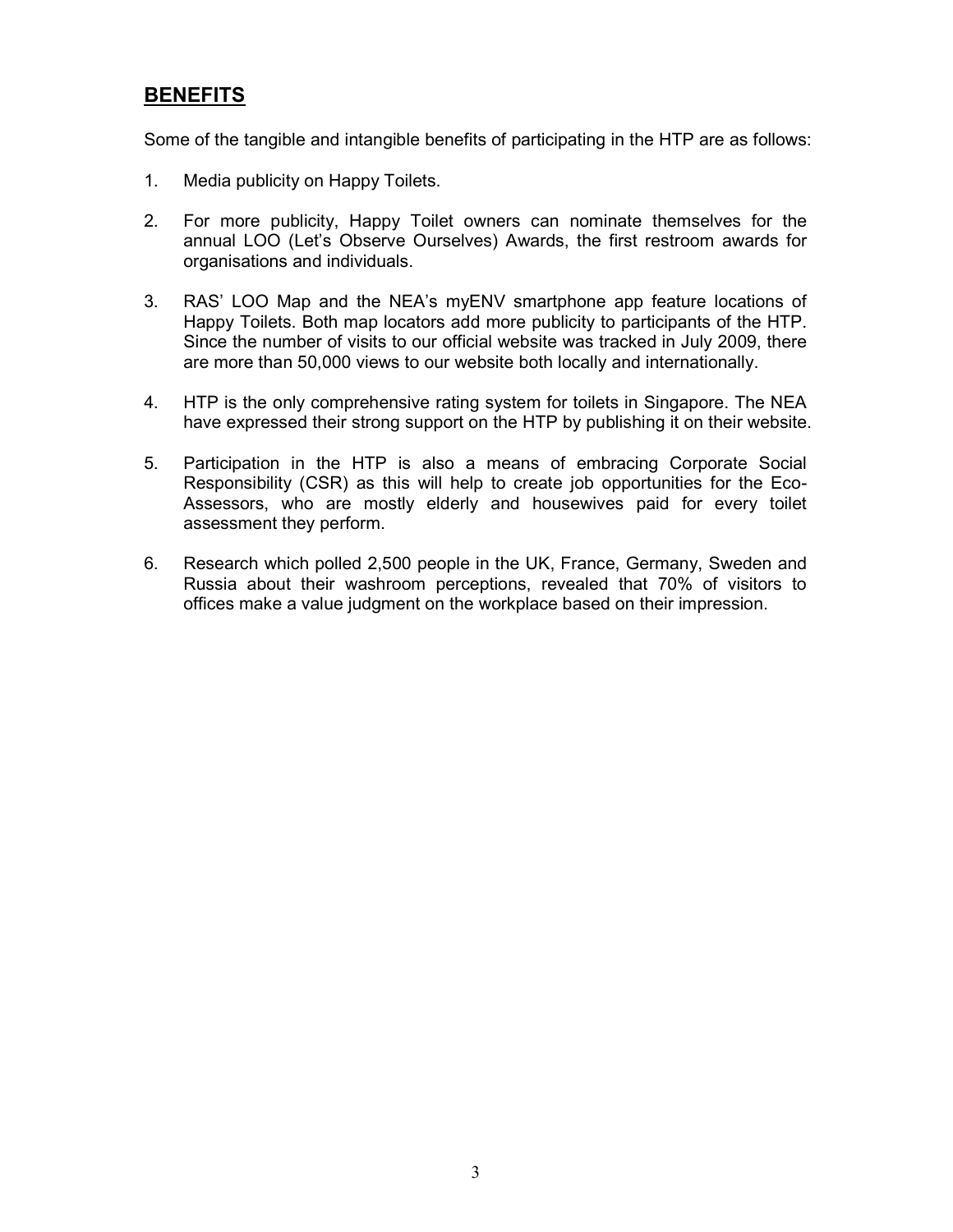## FLOWCHART OF THE HAPPY TOILET PROGRAM (HTP)

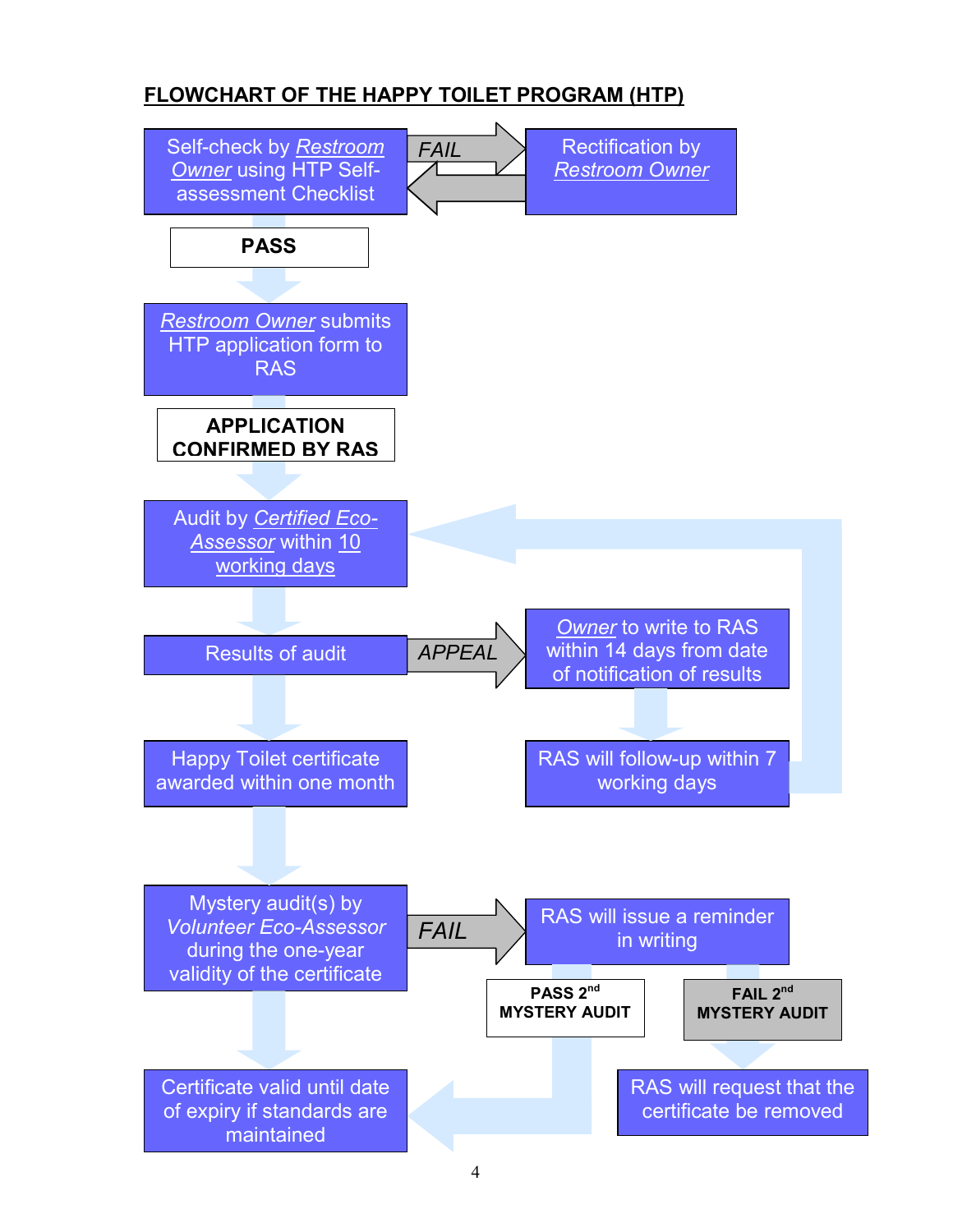## HTP Self-assessment Checklist

| Date: $\_\_$                                                                                         | For official use         |        |
|------------------------------------------------------------------------------------------------------|--------------------------|--------|
|                                                                                                      | <b>VEA ID No:</b>        |        |
| Please tick the boxes accordingly.                                                                   | <b>CEA ID No:</b><br>Yes | No     |
| <b>Entrance</b>                                                                                      |                          |        |
| Q1 There are prominent signages and the entrance looks clean.                                        | □                        | $\Box$ |
| <b>Hand Wash Area</b>                                                                                |                          |        |
| Q2 All the taps at the basin and hand dryers are in working condition.                               | □                        | □      |
| Q3 The hand soap dispensers are filled and in working condition.                                     | П                        | □      |
| Q4 Overall, the hand wash area is clean and tidy, with no litter.                                    | □                        | □      |
| <b>Water Closet (WC)</b>                                                                             |                          |        |
| Q5 The cubicle door is clean and free of graffiti.                                                   | □                        | □      |
| Q6 The door lock and coat hook are intact and functional.                                            | □                        | П      |
| Q7 The toilet bowl seat and cover/squat pan is intact and stain free.                                | □                        | □      |
| Q8 The WC flush/sensor flush is functional and free of dust and stain.                               | П                        | □      |
| Q9 The toilet paper dispenser is intact and functional with toilet paper.                            | □                        | □      |
| Q10 Sanitary bin (for ladies only, one in each cubicle) is clean, intact and lined with plastic bag. | □                        | П      |
| Urinals (for gents only)                                                                             |                          |        |
| Q11 The urinals are intact and functional without chokage.                                           | □                        | □      |
| Q12 The urinal flush/ sensor flush is functional and free of dust and stain.                         | □                        | □      |
| <b>General Areas</b>                                                                                 |                          |        |
| Q13 The floor, walls, wall tiles and ceiling are free from dust, stains and litter.                  | □                        | □      |
| Q14 The lightings are intact and functional, and of appropriate brightness.                          | П                        | П      |
| Q15 The toilet is odour free, the floor is dry and no water leakages.                                | □                        | □      |

#### Q16 Are there any other areas to improve on?

Q17 Any other comments?

Please fax the completed form to 6297 9825 or email it to info@toilet.org.sg if all of the answers are "Yes". For enquiries, kindly contact the Restroom Association (Singapore) at 6297 9824.

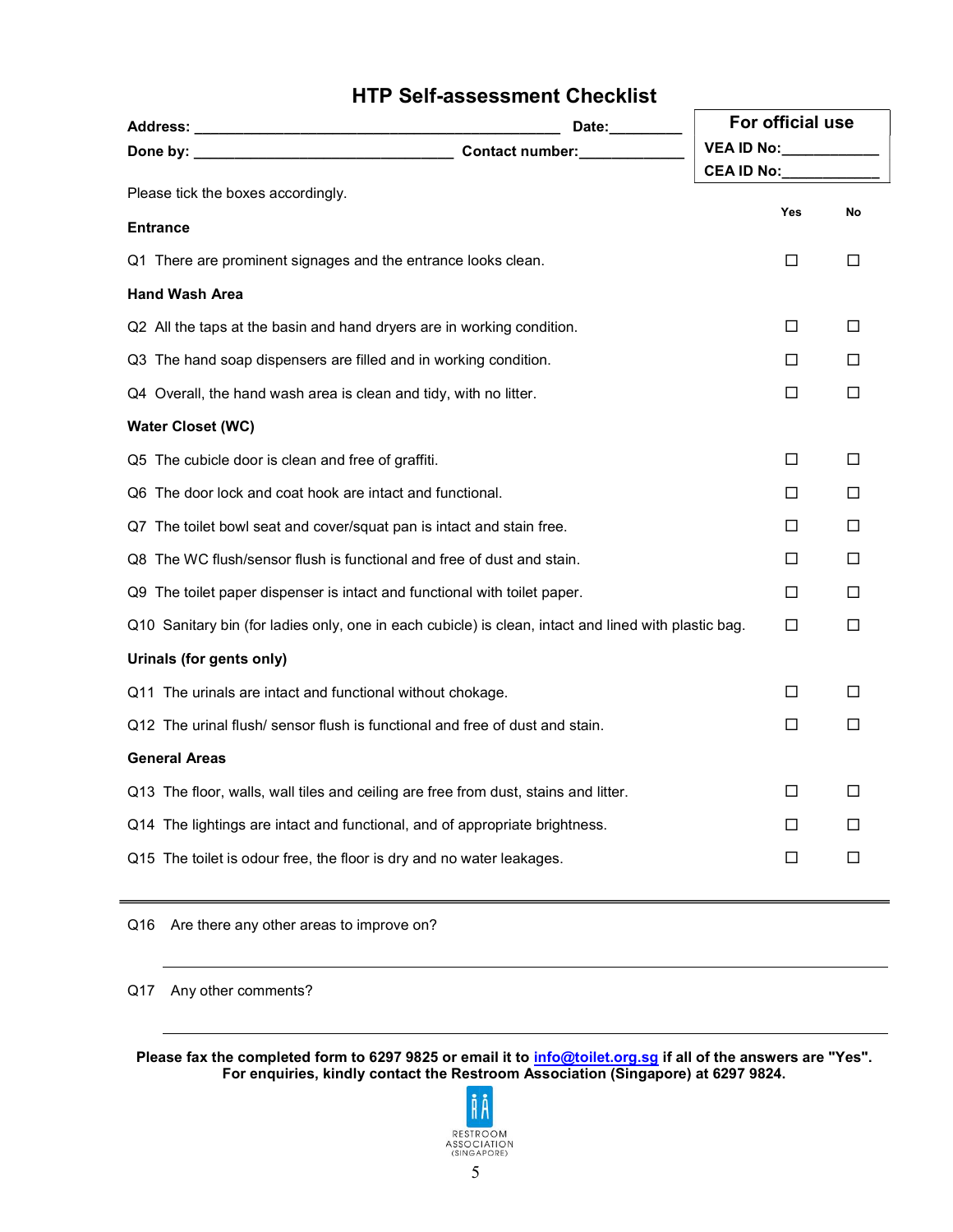

## Happy Toilet Programme

Application Form for New Assessment/ Re-Assessment

| $\Box$ New Assessment                                                                                                                                               |                      |                                   |  |  |   |  |                              |  |                   |  |                                                                                                                          |
|---------------------------------------------------------------------------------------------------------------------------------------------------------------------|----------------------|-----------------------------------|--|--|---|--|------------------------------|--|-------------------|--|--------------------------------------------------------------------------------------------------------------------------|
| Fees:                                                                                                                                                               |                      |                                   |  |  |   |  |                              |  |                   |  |                                                                                                                          |
| (i) Less than 20 toilets:                                                                                                                                           |                      |                                   |  |  |   |  |                              |  |                   |  |                                                                                                                          |
| <b>Areas</b>                                                                                                                                                        | Unit<br><b>Price</b> | <b>Male</b><br><b>Floor Level</b> |  |  |   |  | Female<br><b>Floor Level</b> |  |                   |  | <b>Total No. of Units</b><br>x Unit Price =                                                                              |
|                                                                                                                                                                     |                      |                                   |  |  |   |  |                              |  |                   |  | <b>Total Amount</b>                                                                                                      |
| Cubicle(s) with<br>toilet bowl/shower                                                                                                                               | \$16                 |                                   |  |  |   |  |                              |  |                   |  |                                                                                                                          |
| *General area(s)                                                                                                                                                    | \$45                 |                                   |  |  |   |  |                              |  |                   |  |                                                                                                                          |
| Toilet(s) with more<br>than 2 urinals                                                                                                                               | \$16                 |                                   |  |  |   |  |                              |  |                   |  |                                                                                                                          |
| Stand-alone<br>handicap unit(s)                                                                                                                                     | \$20                 |                                   |  |  |   |  |                              |  |                   |  |                                                                                                                          |
| Certificate(s)                                                                                                                                                      | \$10                 |                                   |  |  |   |  |                              |  |                   |  |                                                                                                                          |
| *Note: General area includes wash area/basin, mirror and two<br>urinals (for male toilets only)                                                                     |                      |                                   |  |  |   |  |                              |  | <b>Total fees</b> |  |                                                                                                                          |
| (ii) 20 to 39 toilets                                                                                                                                               |                      | - \$100 each                      |  |  |   |  |                              |  |                   |  |                                                                                                                          |
| (iii) Above 40 toilets                                                                                                                                              |                      | - \$80 each                       |  |  |   |  |                              |  |                   |  |                                                                                                                          |
| (iv) 3-Year Participation - \$80/\$100/\$120 per toilet per year                                                                                                    |                      |                                   |  |  |   |  |                              |  |                   |  |                                                                                                                          |
|                                                                                                                                                                     |                      |                                   |  |  |   |  |                              |  |                   |  | Total number of toilets _____ at \$ _____ each. Total fees \$ ______ / per year for 3 years* (*Delete if not applicable) |
| # Minimum Fee is \$160 per year for 3-Year Participation and \$200 for 1-Year Participation                                                                         |                      |                                   |  |  |   |  |                              |  |                   |  |                                                                                                                          |
|                                                                                                                                                                     |                      |                                   |  |  |   |  |                              |  |                   |  |                                                                                                                          |
| *Note: "Male & Female Restrooms" would be indicated if it is a shared certificate                                                                                   |                      |                                   |  |  |   |  |                              |  |                   |  |                                                                                                                          |
| <b>Applicant's Declaration:</b>                                                                                                                                     |                      |                                   |  |  |   |  |                              |  |                   |  |                                                                                                                          |
| I declare that the above information is correct. I have read and understood the terms and conditions governing<br>the administration of the Happy Toilet Programme. |                      |                                   |  |  |   |  |                              |  |                   |  |                                                                                                                          |
| Date of application                                                                                                                                                 |                      |                                   |  |  |   |  |                              |  |                   |  |                                                                                                                          |
| Signature of Applicant & Company Stamp                                                                                                                              |                      |                                   |  |  |   |  |                              |  |                   |  |                                                                                                                          |
| Please send application & payment to:<br>Restroom Association (Singapore)                                                                                           |                      |                                   |  |  |   |  |                              |  |                   |  | For enquiries, please contact:<br>Tel: 6297 9824                                                                         |
| Blk 2, Balestier Road                                                                                                                                               |                      |                                   |  |  | 6 |  |                              |  |                   |  | Fax: 6297 9825                                                                                                           |
| #03-679 Singapore 320002                                                                                                                                            |                      |                                   |  |  |   |  |                              |  |                   |  | E-mail: info@toilet.org.sg                                                                                               |